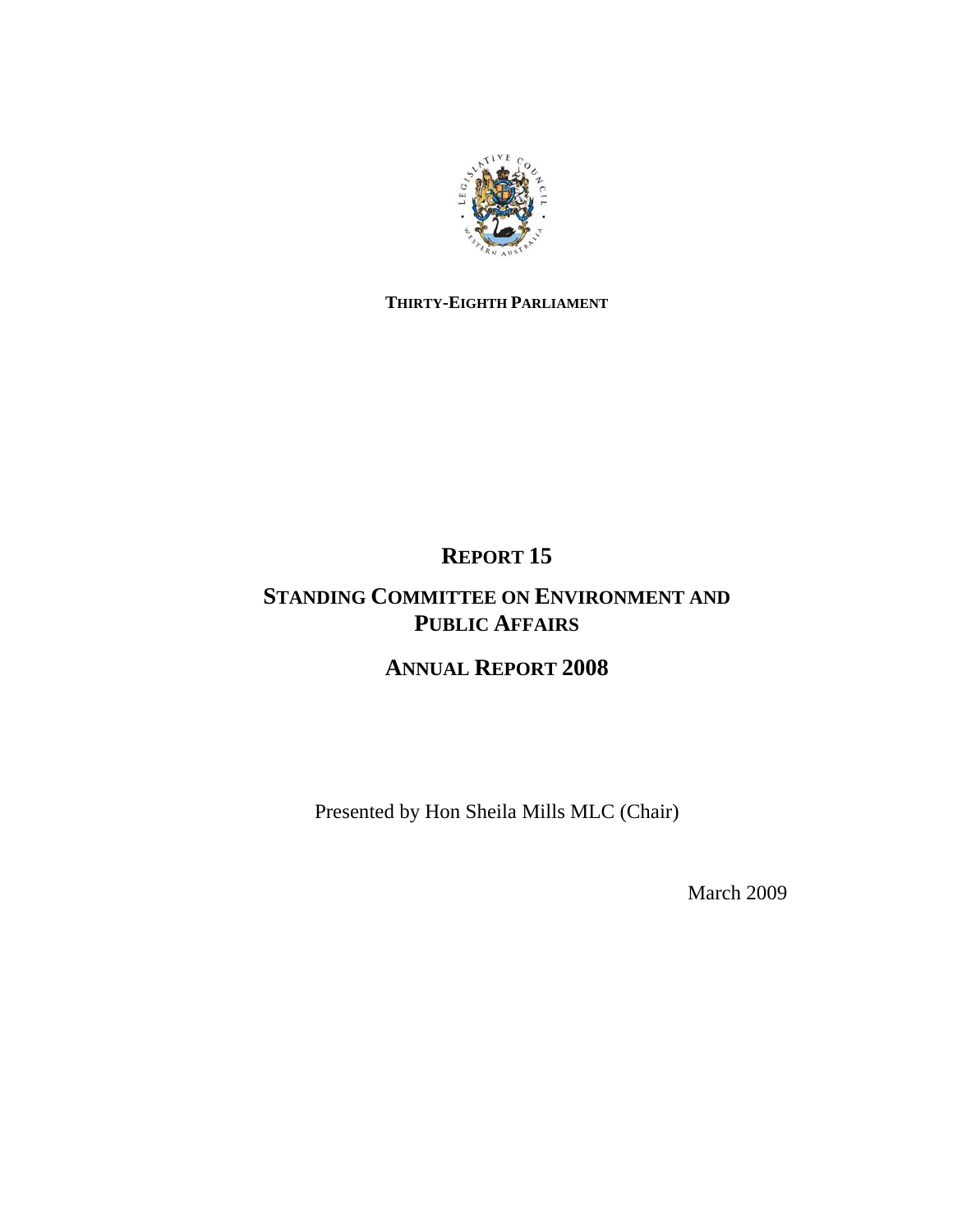## **STANDING COMMITTEE ON ENVIRONMENT AND PUBLIC AFFAIRS**

#### **Date first appointed:**

17 August 2005

#### **Terms of Reference:**

The following is an extract from Schedule 1 of the Legislative Council Standing Orders:

### "**1. Environment and Public Affairs Committee**

- 1.1 An *Environment and Public Affairs Committee* is established.
- 1.2 The Committee consists of 5 members.
- 1.3 The functions of the Committee are to inquire into and report on
	- (a) any public or private policy, practice, scheme, arrangement, or project whose implementation, or intended implementation, within the limits of the State is affecting, or may affect, the environment;
	- (b) any bill referred by the House; and
	- (c) petitions.
- 1.4 The Committee, where relevant and appropriate, is to assess the merit of matters or issues arising from an inquiry in accordance with the principles of ecologically sustainable development and the minimisation of harm to the environment.
- 1.5 The Committee may refer a petition to another committee where the subject matter of the petition is within the competence of that committee.
- 1.6 In this order **"environment"** has the meaning assigned to it under section 3(1), (2) of the *Environmental Protection Act 1986*."

#### **Members as at the time of this report:**

| Hon Sheila Mills MLC (Chair)                 | Hon Paul Llewellyn MLC                              |
|----------------------------------------------|-----------------------------------------------------|
| Hon Bruce Donaldson MLC<br>(Deputy Chairman) | Hon Robyn McSweeney MLC<br>(until 21 October 2008). |
| <b>Hon Kate Doust MLC</b>                    | Hon Wendy Duncan MLC<br>(from 5 November 2008)      |
| Staff as at the time of this report:         |                                                     |
| Linda Omar, Committee Clerk                  | Dr Vincent Cusack, Advisory Officer<br>(General)    |

## **Address:**

Parliament House, Perth WA 6000, Telephone (08) 9222 7222

lcco@parliament.wa.gov.au

Website: http://www.parliament.wa.gov.au

**ISBN 978-1-921243-85-1**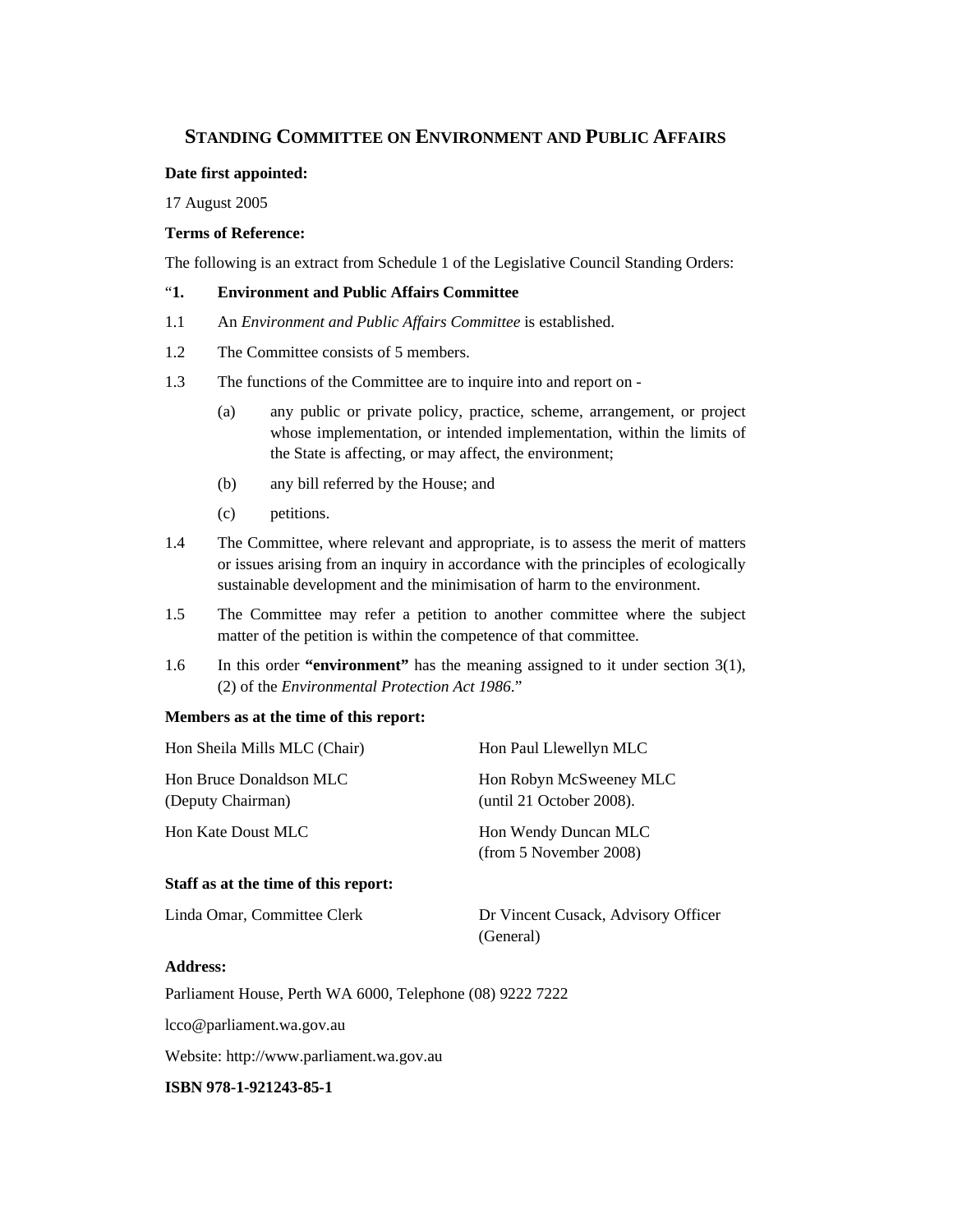## **CONTENTS**

| 1  |                                                                      |  |
|----|----------------------------------------------------------------------|--|
| 2  |                                                                      |  |
| 3  |                                                                      |  |
| 4  |                                                                      |  |
| 5  |                                                                      |  |
| 6  |                                                                      |  |
|    |                                                                      |  |
|    |                                                                      |  |
| 7  |                                                                      |  |
|    |                                                                      |  |
|    |                                                                      |  |
| 8  | PETITIONS FINALISED BY THE COMMITTEE BETWEEN 31 JANUARY AND 31       |  |
|    |                                                                      |  |
| 9  | PETITIONS THAT LAPSED UPON PROROGATION OF THE PARLIAMENT ON 7 AUGUST |  |
|    |                                                                      |  |
| 10 |                                                                      |  |
|    |                                                                      |  |
| 11 |                                                                      |  |
| 12 | ONGOING PETITIONS OF INQUIRY AS AT 31 DECEMBER 2008 12               |  |
| 13 |                                                                      |  |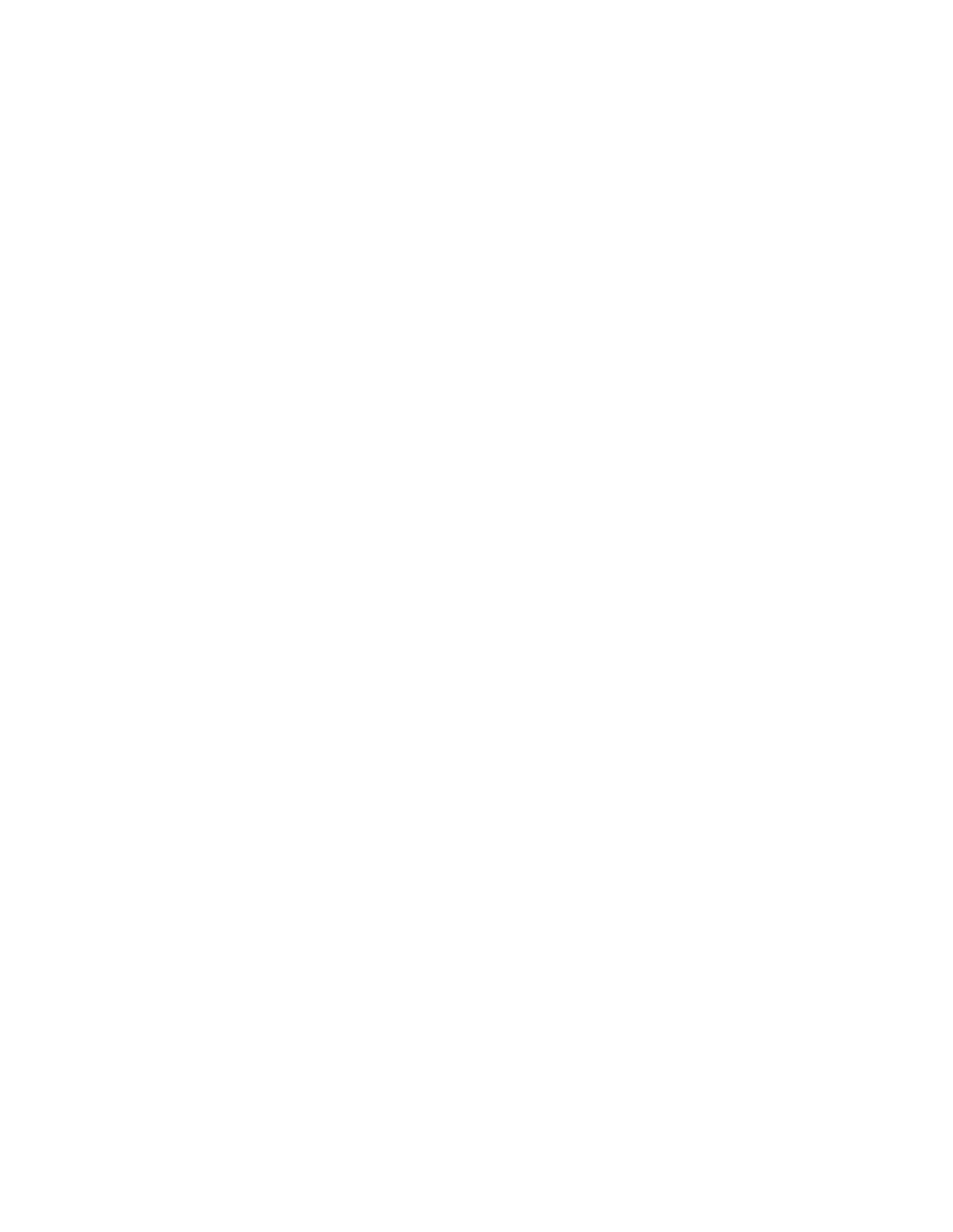### **STANDING COMMITTEE ON ENVIRONMENT AND PUBLIC AFFAIRS**

## **ANNUAL REPORT 2008**

## **1 INTRODUCTION**

- 1.1 Prior to the Thirty-Sixth Parliament, it was the usual practice for the Governor, on advice from the Executive, to prorogue and reopen the Parliament once a year.<sup>1</sup> Reflecting this practice, parliamentary committees prepared 'sessional' reports for tabling in the Legislative Council on their work during that period.
- 1.2 In June 2003, the then State Government indicated that it did not intend to continue to ask the Governor to prorogue on an annual basis<sup>2</sup> and prorogation did not occur in August 2003 or August 2004 during the Thirty-Sixth Parliament. Since the Thirty-Seventh Parliament, parliamentary committees of the Legislative Council table annual reports relating to their work during the calendar year.

## **2 REPORTING PERIOD**

2.1 This report covers the period of activity by the Standing Committee on Environment and Public Affairs (**Committee**) between 31 January 2008 and 4 December 2008 in the fourth and final year of the Thirty-Seventh Parliament and in the opening weeks of the Thirty-Eighth Parliament. While the report mainly covers the Committee's activities in the Thirty-Seventh Parliament, it is now being tabled in the first session of the Thirty-Eighth Parliament.

## **3 ESTABLISHMENT OF THE COMMITTEE**

- 3.1 The Committee was established on 17 August 2005 as part of a series of changes to the Legislative Council committee system.
- 3.2 The Committee's current terms of reference are published on the inside cover of this Report.
- 3.3 The functions of the Committee are to inquire into and report on: public and private policies, practices, schemes, arrangements or projects in Western Australia (**WA**) which affect or may affect the environment; any bill referred by the House; and petitions.

 $\overline{a}$ 1

Hon Kim Chance MLC, Minister for Agriculture and Leader of the House, Western Australia, Legislative Council, *Parliamentary Debates (Hansard)*, 25 June 2003, p9149.

<sup>2</sup> Ibid, p9150.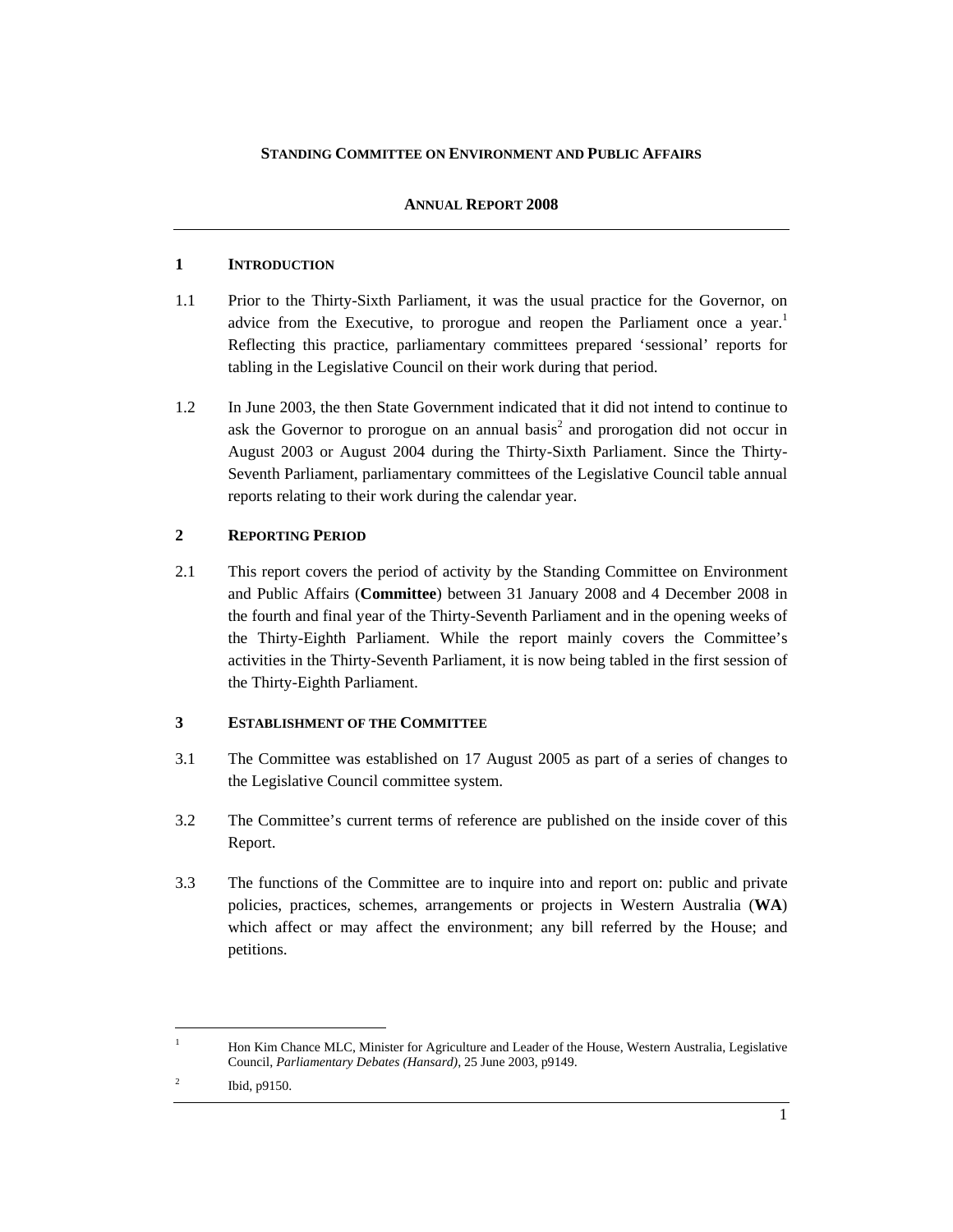## **4 MEMBERSHIP**

- 4.1 The current members of the Committee are Hon Sheila Mills MLC (Chair), Hon Bruce Donaldson MLC (Deputy Chairman), Hon Kate Doust MLC, Hon Paul Llewellyn MLC, and Hon Wendy Duncan MLC.
- 4.2 Hon Robyn McSweeney MLC was a Member of the former Standing Committee on Environment and Public Affairs from 28 June 2001 to 21 May 2005. Following her reappointment on 26 May 2005, Hon Robyn McSweeney has been a Member of this Committee until her resignation on 21 October 2008.
- 4.3 The Committee acknowledges the contribution Hon Robyn McSweeney has made to the Committee and wishes her well in her future endeavours.

## **5 STAFF AND SUPPORT SERVICES**

- 5.1 The Legislative Council Committee Office supports the Committee. The Committee has been staffed by Dr Vincent Cusack, Advisory Officer (General), and Ms Linda Omar, Committee Clerk.
- 5.2 The Committee acknowledges Dr Cusack's contribution to the work of the Committee and wishes him well in his future endeavours.

### **6 ECOLOGICALLY SUSTAINABLE DEVELOPMENT**

- 6.1 The Committee's terms of reference provide that, where relevant, it is to assess the merit of matters or issues arising from an inquiry in accordance with the principles of ecological sustainable development and the minimisation of harm to the environment.
- 6.2 'Sustainable Development' has no universally accepted definition. It has over a number of decades been defined in many different ways. One of the most cited definitions stems from the 1987 World Commission on Environment and Development *Our Common Future* (**the Brundtland Report**) which states:

*Sustainable development is development that meets the needs of the present without compromising the ability of future generations to meet their own needs.*<sup>3</sup>

6.3 The Brundtland Report recognised that sustainable development means adopting lifestyles within the planet's ecological means. The Bruntland Report also made it clear that the world's current pattern of economic growth is not sustainable on ecological grounds and that a new type of development is required to meet foreseeable human needs.

<sup>3</sup> The World Commission on Environment and Development, *Our Common Future,* Oxford University Press, Oxford, 1987, p43.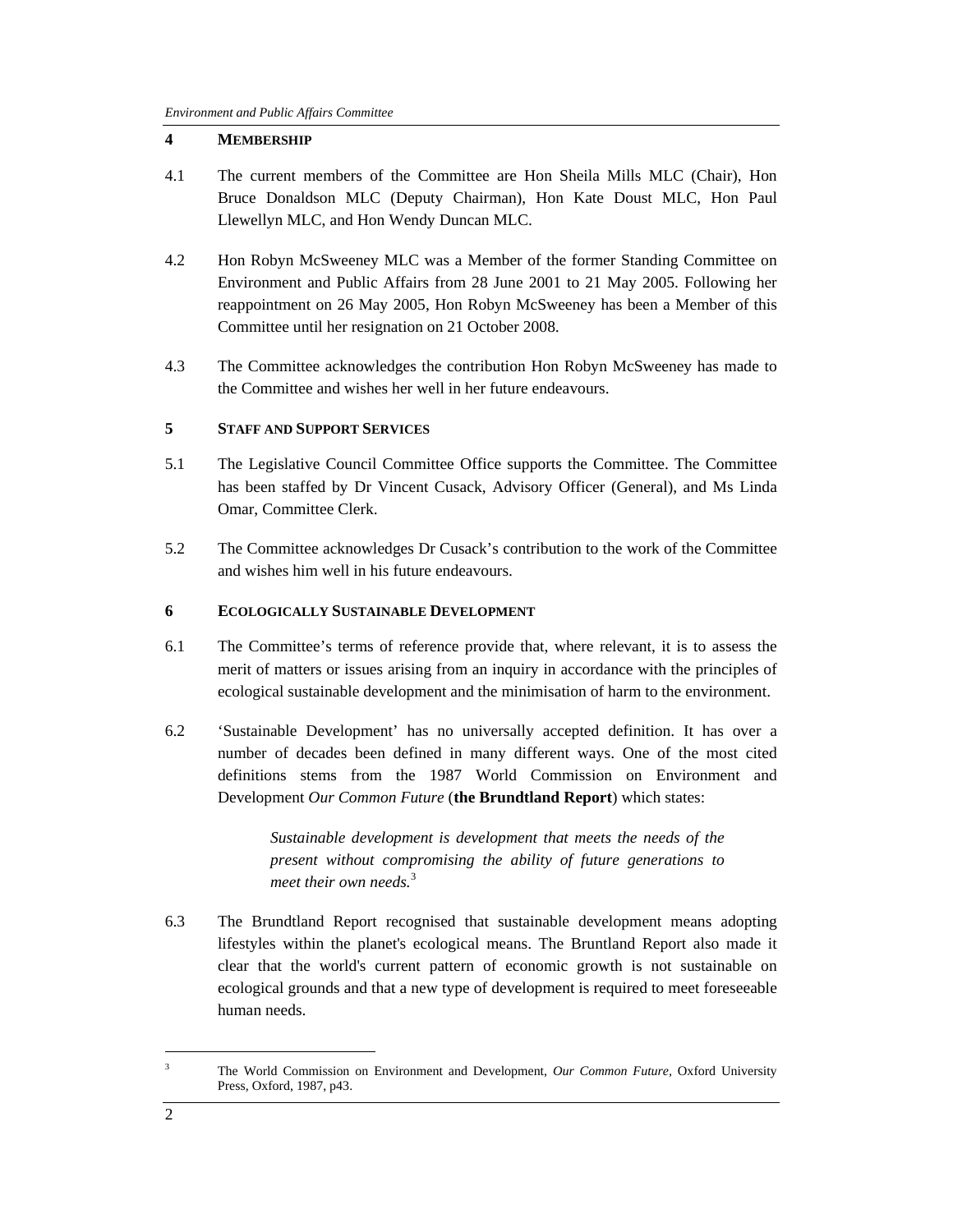6.4 Australia has used a slightly different term namely Ecologically Sustainable Development (**ESD**). In 1990, the Commonwealth Government suggested the following definition for ESD in Australia:

> [U]*sing, conserving and enhancing the community's resources so that ecological processes, on which life depends, are maintained, and the total quality of life, now and in the future, can be increased.*<sup>4</sup>

- 6.5 Put simply, ESD is development that aims to meet the needs of Australians today, while conserving our ecosystems for the benefit of future generations. To do this, methods need to be developed for using those environmental resources which form the basis of the Australian economy in a way which maintains and, where possible, improves their range, variety and quality. At the same time resources need to be utilised to develop industry and generate employment. As such, ESD represents one of the greatest challenges facing Australia's governments, industry, business and the community now and in the future.
- *6.6* The Australian National Strategy for Ecologically Sustainable Development (**National Strategy**<sup>5</sup> evolved over several years and through extensive consultation with all levels of government, business, industry, academia, voluntary conservation organisations, community-based groups and individuals. The National Strategy's origins stem back to the release of the World Conservation Strategy in 1980, the National Conservation Strategy for Australia in 1983, and the 1987 Brundtland Report.
- 6.7 ESD is, according to the National Strategy, characterised by:
	- consideration of the wider economic, social and environmental (**Triple Bottom Line**) implications of governmental and private actions;
	- taking a long term rather than a short term view when assessing those actions;
	- reduction of the likelihood of serious environmental impacts;
	- reduction of divisive and damaging confrontations which have characterised some developments;
	- improvements in the quality of our land, air and water; and

l

the development of new environmentally friendly products and processes.

<sup>4</sup> Department of the Prime Minister and Cabinet, *Ecologically Sustainable Development: A Commonwealth Discussion Paper*, Canberra, Australian Government Publishing Service, 1990.

<sup>5</sup> Ecologically Sustainable Development Steering Committee, *National Strategy for Ecologically Sustainable Development*, Canberra: Australian Government Publishing Service, 1992.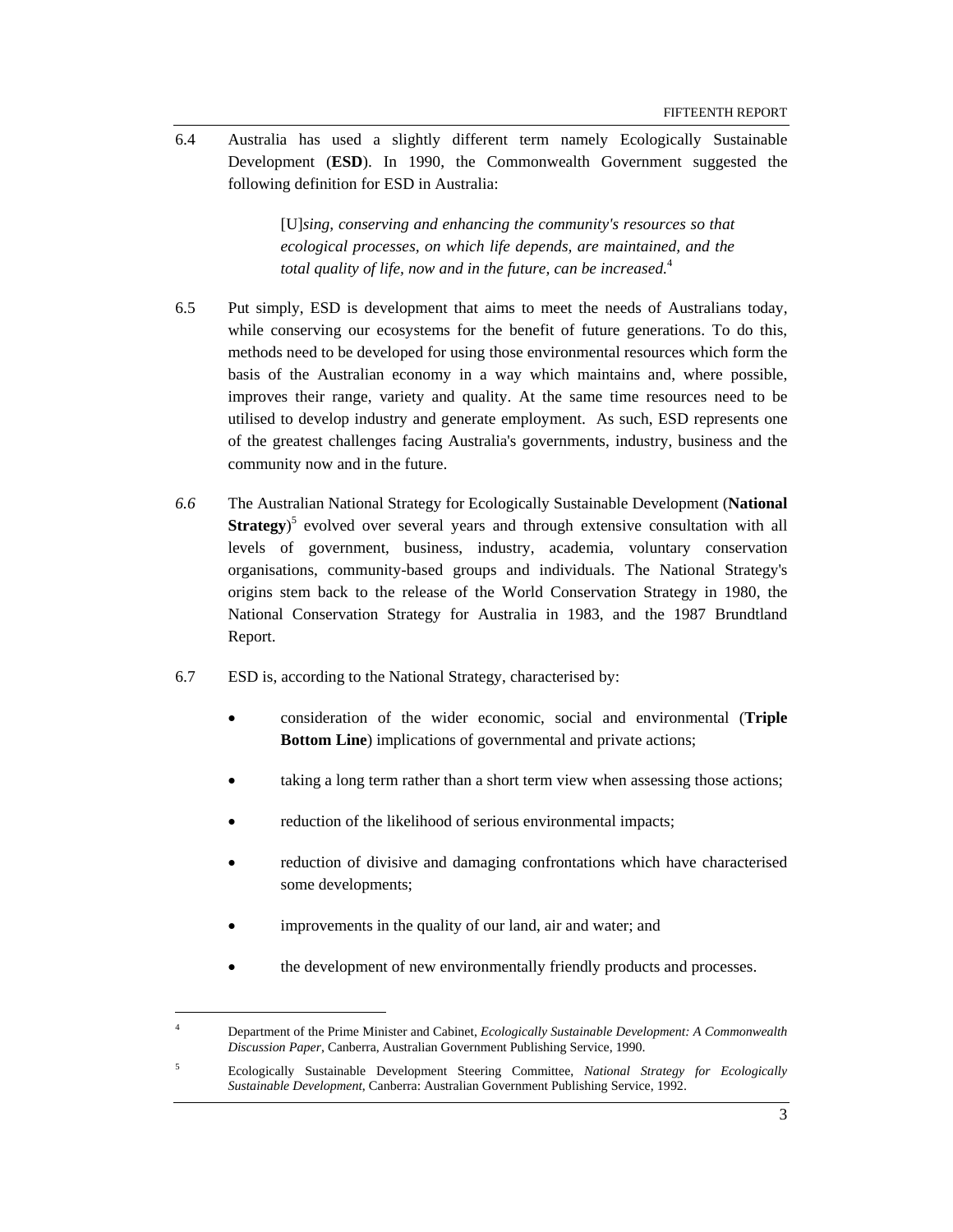6.8 The ESD model of decision making under the National Strategy offers a method of minimising conflict at all levels. It has been adopted by governments, at least on paper, as the central plank of Australia's environmental management framework. The National Strategy sets out the Council of Australian Government's view of the potential of ESD:

> *By developing this Strategy, we have demonstrated our belief that a co-ordinated approach to ESD is required … The goal is development that improves the total quality of life, both now and in the future, in a way that maintains the ecological processes on which life depends.*<sup>6</sup>

#### **Evolution towards Sustainability in Western Australia**

- 6.9 In late 2003, and after a lengthy consultation period, the then WA State Government launched its State Sustainability Strategy. That comprehensive report went beyond the earlier definitions of 'ESD', and 'mere' references to the triple bottom line approach, by focusing on the need to 'integrate' the environment, economic and social principles and outcomes.
- 6.10 In the WA State Sustainability Strategy, sustainability is defined as:

[M]*eeting the needs of current and future generations through an integration of environmental protection, social advancement, and economic prosperity*. 7

- 6.11 A main concern with the earlier references to, and assessments of ESD in Australia, was that the 'triple bottom line' issues were often treated in isolation. The inherent failing with that approach was that even when the environmental, economic and social outcomes were listed, often, particular benefits were considered to have more merit or were given a 'higher' weighting than others.
- 6.12 To provide guidance for overcoming that problem, the WA Sustainability Strategy emphasised the need for all proposals to be assessed by considering the environmental, social and economic factors together to ensure that trade-offs are minimised.
- 6.13 In other words, the WA Sustainability Strategy provides the framework that enables private enterprise, the community and government to find 'net benefit' in all three areas.

 $\overline{a}$ 

<sup>6</sup> Ibid.

<sup>7</sup>

Government of Western Australia, *The Western Australian State Sustainability Strategy: a vision for quality of life in Western Australia,* Perth, September 2003, p24.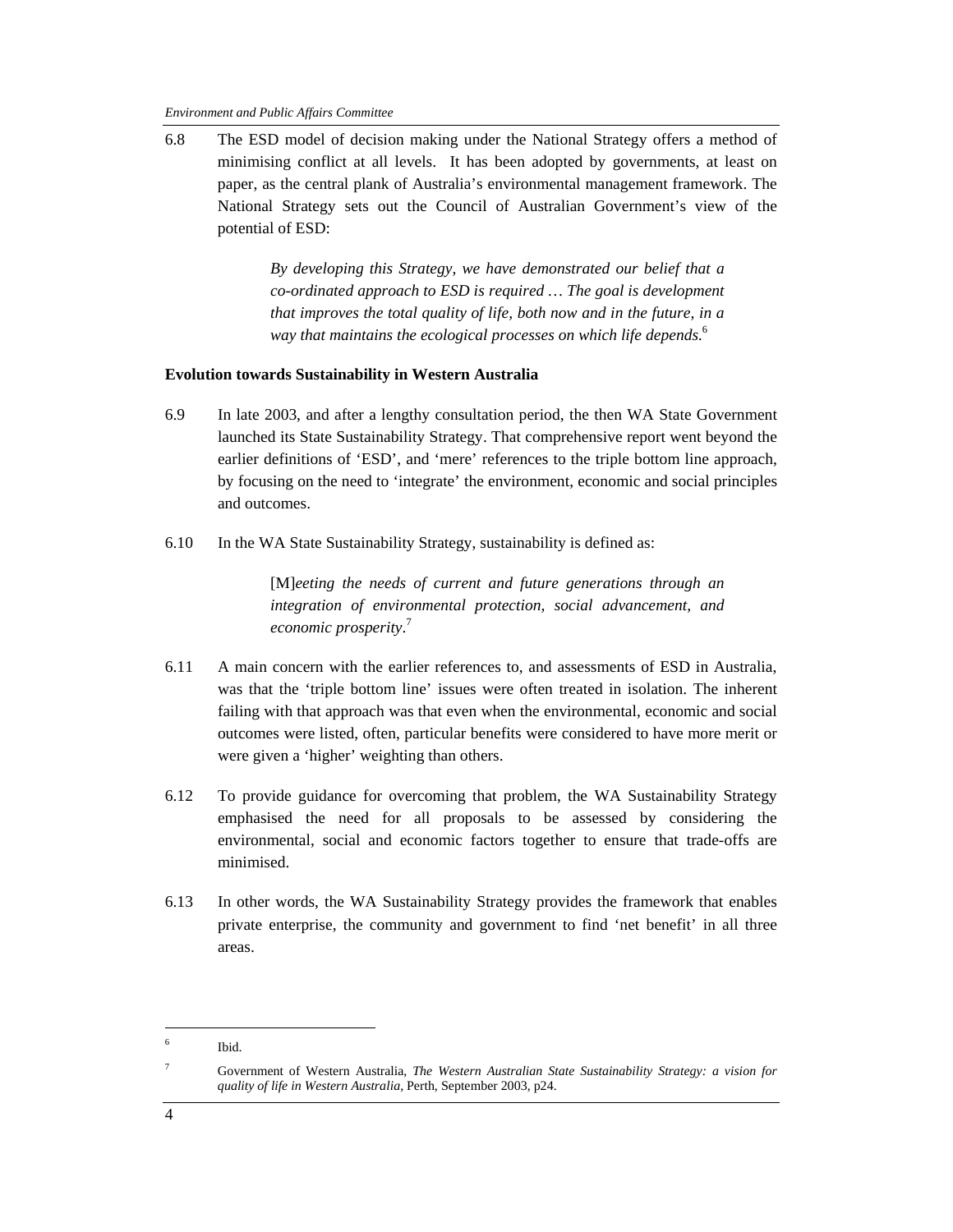6.14 The Committee acknowledges the conceptual clarification contained in the WA State Sustainability Strategy and that Sustainability is the term used throughout the report.

#### **Conclusion**

6.15 The Committee will continue to monitor the use of relevant terminology in environmental legislation, but has yet to identify a convincing argument for replacing the term 'ecologically sustainable development' in the Committee's terms of reference.

#### **7 COMMITTEE PROCEDURES FOR PETITIONS RECEIVED IN 2008**

#### **Petitions**

- 7.1 A function of the Committee, as provided by its term of reference 1.3(c), is to inquire into and report on petitions.
- 7.2 A petition is a request for action by the Legislative Council from a citizen or resident or a group of citizens or residents. The Committee considers petitions that have been tabled by a Member of the Legislative Council on behalf of a person or groups within the community.
- 7.3 When reviewing petitions, the Committee seeks to provide a forum for public discussion on matters of community interest and to allow interested persons, or groups, to bring their concerns to the attention of the Legislative Council.
- 7.4 **The Western Australian Legislative Council is the only State House of Parliament in Australia that refers all petitions to a committee for inquiry and report**. 8 In many other jurisdictions petitions are simply recorded in *Hansard* and no further investigation is undertaken.

#### *The Parliamentary Commissioner for Administrative Investigations*

7.5 Certain issues or matters raised in a petition may come under the Parliamentary Commissioner for Administrative Investigations' (**Ombudsman**) jurisdiction as set out in the *Parliamentary Commissioner Act 1971*. 9

<sup>8</sup> In Queensland, the Clerk of the Parliament sends petitions to the relevant Minister. The Minister may respond to the Clerk, who then tables the response, forwards a copy of the response to the tabling Member and publishes the response on the Parliament's website. See http://www.parliament.qld.gov.au/view/EPetitions%5FQLD/ (accessed on 4 February 2009). Petitions tabled in the Senate are "brought to the notice of the appropriate Senate Committee"; however, there is no requirement for those committees to inquire into or report back to the Senate on the petition. See http://www.aph.gov.au/Senate/pubs/guides/briefno21.htm (accessed on 4 February 2009).

<sup>9</sup> Act No. 64 of 1971.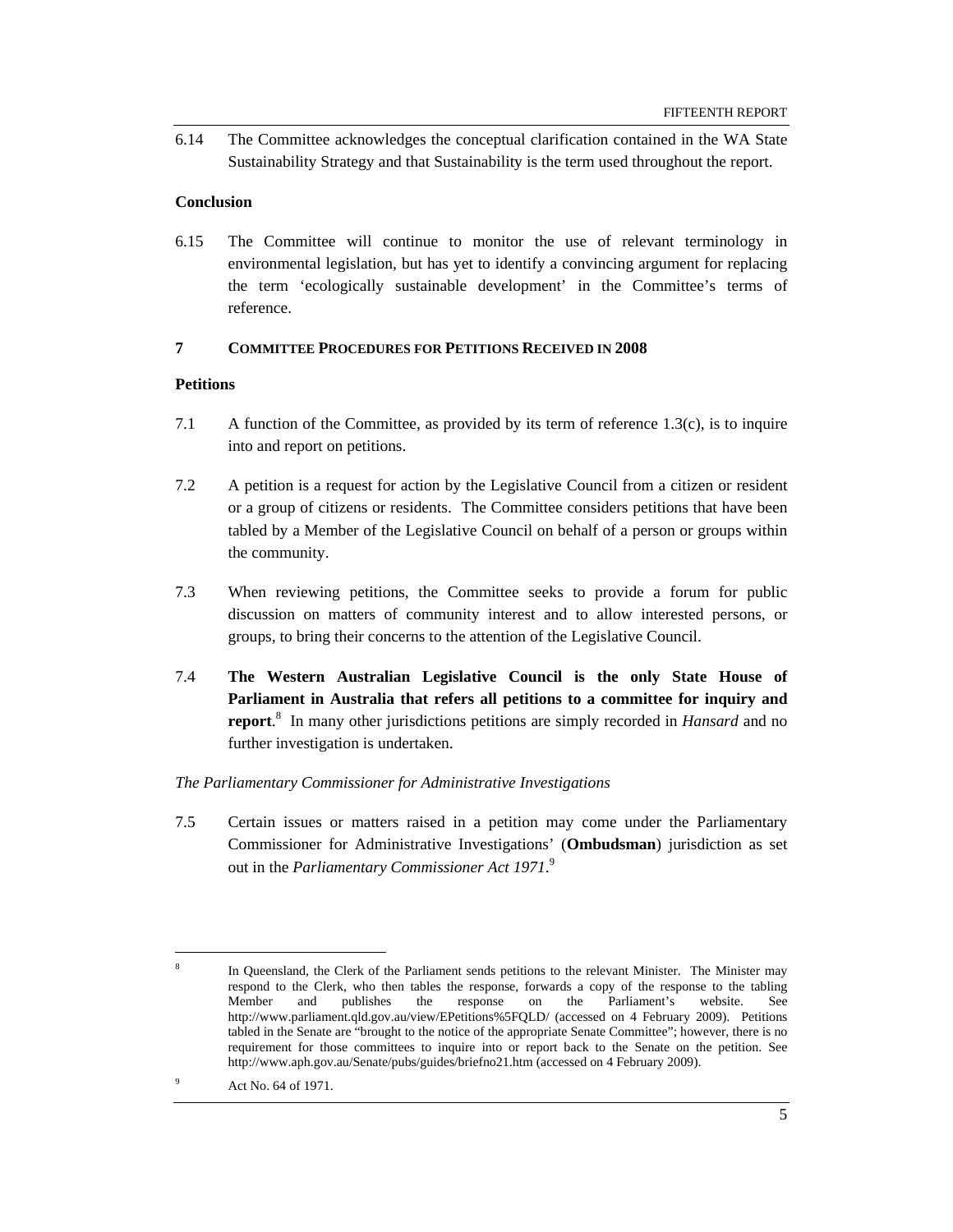| 7.6 | The Committee liaises regularly with the Ombudsman's office in recognition of the<br>fact that a matter raised by a petition may have been previously considered or could<br>currently be under consideration by that office.                                                                                                                                                                                                                       |
|-----|-----------------------------------------------------------------------------------------------------------------------------------------------------------------------------------------------------------------------------------------------------------------------------------------------------------------------------------------------------------------------------------------------------------------------------------------------------|
| 7.7 | The Committee has resolved to report regularly to the Parliament on the progress of<br>petitions that stand referred to the Committee under Standing Order 134(i) of the<br>Standing Orders of the Legislative Council. Please refer to the Committee's regular<br>overview of petitions reports for more details. <sup>10</sup>                                                                                                                    |
| 7.8 | During 2008, the Committee inquired into 49 petitions, 21 of which were carried over<br>from 2007. The Committee received 28 petitions during this reporting period, 18 of<br>which were in the opening weeks of the 38 <sup>th</sup> Parliament. The Committee finalised 19<br>petitions, 19 petitions lapsed when the Parliament was prorogued on 7 August 2008,<br>and there were 18 petitions before the Committee at the end of December 2008. |
| 7.9 | Of those 18 petitions, seven were among the former lapsed petitions that were re-<br>tabled in the 38 <sup>th</sup> Parliament.                                                                                                                                                                                                                                                                                                                     |
| 8   | PETITIONS FINALISED BY THE COMMITTEE BETWEEN 31 JANUARY AND 31<br><b>DECEMBER 2008</b>                                                                                                                                                                                                                                                                                                                                                              |
| 8.1 | The following list of petitions were finalised by the Committee between 31 January<br>and 31 December 2008:                                                                                                                                                                                                                                                                                                                                         |
|     | Petition No 36 – South Cardup Landfill (Finalised on 20 February 2008).                                                                                                                                                                                                                                                                                                                                                                             |
|     | Petition No 65 – Wanneroo Road Upgrade (Finalised on 20 February 2008).                                                                                                                                                                                                                                                                                                                                                                             |
|     | Petition No 66 – Whitfords Road Reserves and Bus Services (Finalised on 20<br>February 2008).                                                                                                                                                                                                                                                                                                                                                       |
|     | Petition No 68 – Multipurpose Taxies - People with Disabilities (Finalised on 20<br>February 2008).                                                                                                                                                                                                                                                                                                                                                 |
|     | Petition No 78 – State Government Proposal to Amend the Prostitution Act 2000<br>(Finalised on 20 February 2008).                                                                                                                                                                                                                                                                                                                                   |
|     | Petition No 79 - Human Reproductive Technology Amendment Bill 2007 (Finalised<br>on 20 February 2008).                                                                                                                                                                                                                                                                                                                                              |
|     | Petition No 82 – Smoking Ban at Graylands (Finalised on 19 March 2008).                                                                                                                                                                                                                                                                                                                                                                             |

Petition No 86 – Real Estate and Business Agents Amendment Bill 2007 (Finalised on 20 March 2008).

<sup>&</sup>lt;sup>10</sup> Western Australia, Legislative Council, Standing Committee on Environment and Public Affairs, Report 5, *Overview of Petitions*, 24 August 2006; Report 6, *Overview of Petitions*, 6 December 2006; and Report 10, *Overview of Petitions*, 27 September 2007; Report 12, *Overview of Petitions*, 20 March 2008.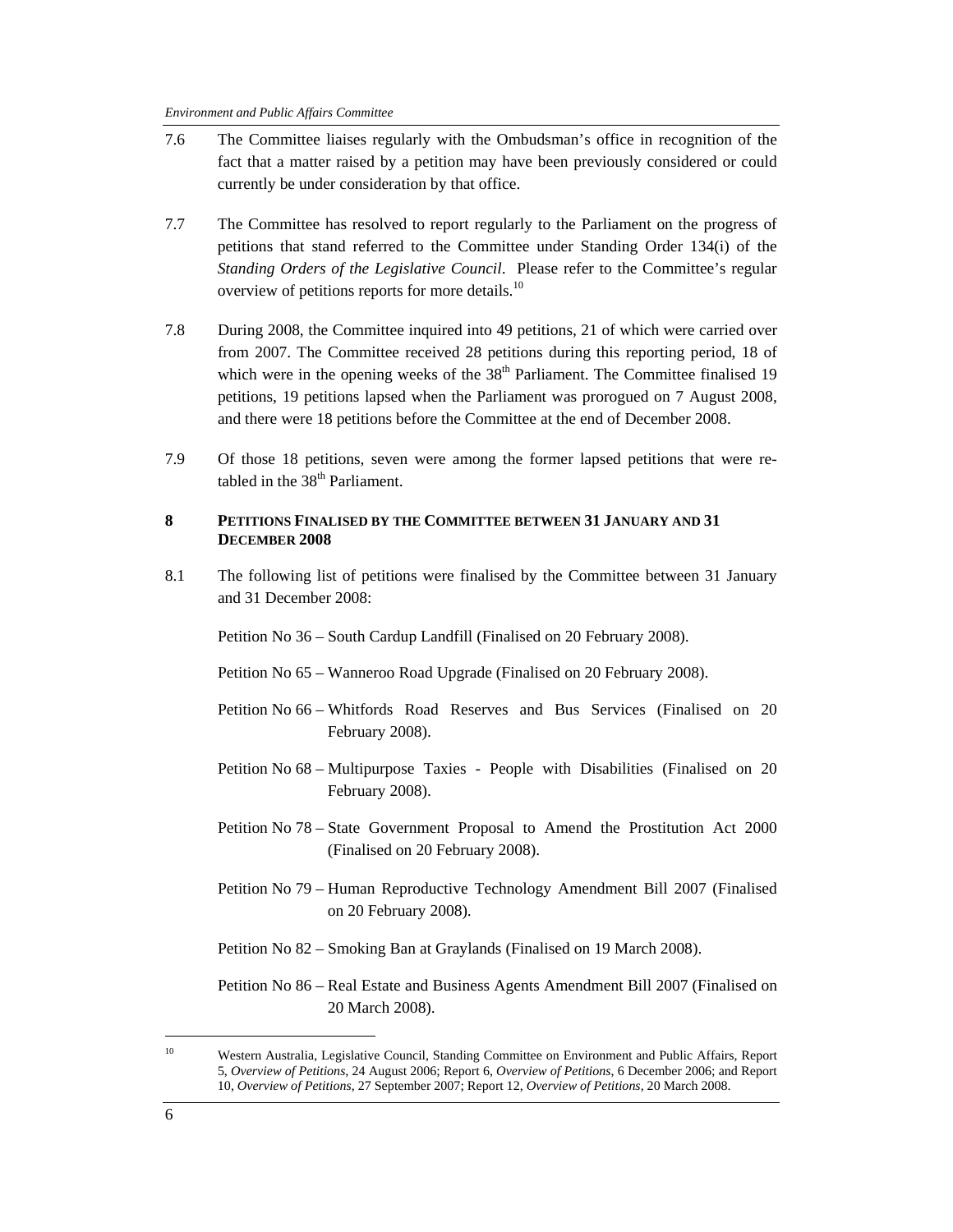Petition No 22 – Utilities Consumer Hardship (Finalised on 2 April 2008).

- Petition No 75 Legislation to Improve Cat Welfare (Finalised on 2 April 2008).
- Petition No 81 Teacher Supply and Salaries and Allowances (Finalised on 2 April 2008).
- Petition No 88 Prostitution Amendment Bill 2007 Oppose (Finalised on 9 April 2008).
- Petition No 73 Allenswood and East Greenwood Primary Schools Proposed Amalgamation (Finalised on 9 April 2008).
- Petition No 90 Assaults Against Public Officers Mandatory Imprisonment (Finalised on 9 April 2008).
- Petition No 69 Development of Foreshore Land in Busselton (Finalised on 14 May 2008).
- Petition No 72 Siting of a New Busselton Hospital (Finalised on 14 May 2008).
- Petition No 94 Shenton Park Bushland University of Western Australia (Finalised on 4 June 2008).
- Petition No 71 Regarding Alcoa's Compensation Arrangements (Finalised on 18 June 2008).
- Petition No 77 Relocation of Governor Stirling Senior High School (Finalised on 18 June 2008).

#### **9 PETITIONS THAT LAPSED UPON PROROGATION OF THE PARLIAMENT ON 7 AUGUST 2008**

- 9.1 The following petitions were the subject of ongoing inquiries by the Committee which lapsed when the Parliament was prorogued on 7 August 2008:
	- Petition No 47 Proposed High Voltage Transmission Lines Muja to Wellstead. Petition tabled by Hon Giz Watson MLC on 20 March 2007 [TP#2382].
	- Petition No 59 Regional Resource Recovery Centre in Canning Vale. Petition tabled by Hon Simon O' Brien MLC on 26 June 2007 [TP#2835].
	- Petition No 63 The Rezoning of A Class Reserve in Claremont. Petition tabled by Hon Peter Collier MLC on 28 August 2007 [TP#3023].
	- Petition No 64 Western Power Transmission Lines Narrikup. Petition tabled by Hon Robyn McSweeney MLC on 28 August 2007 [TP#3024].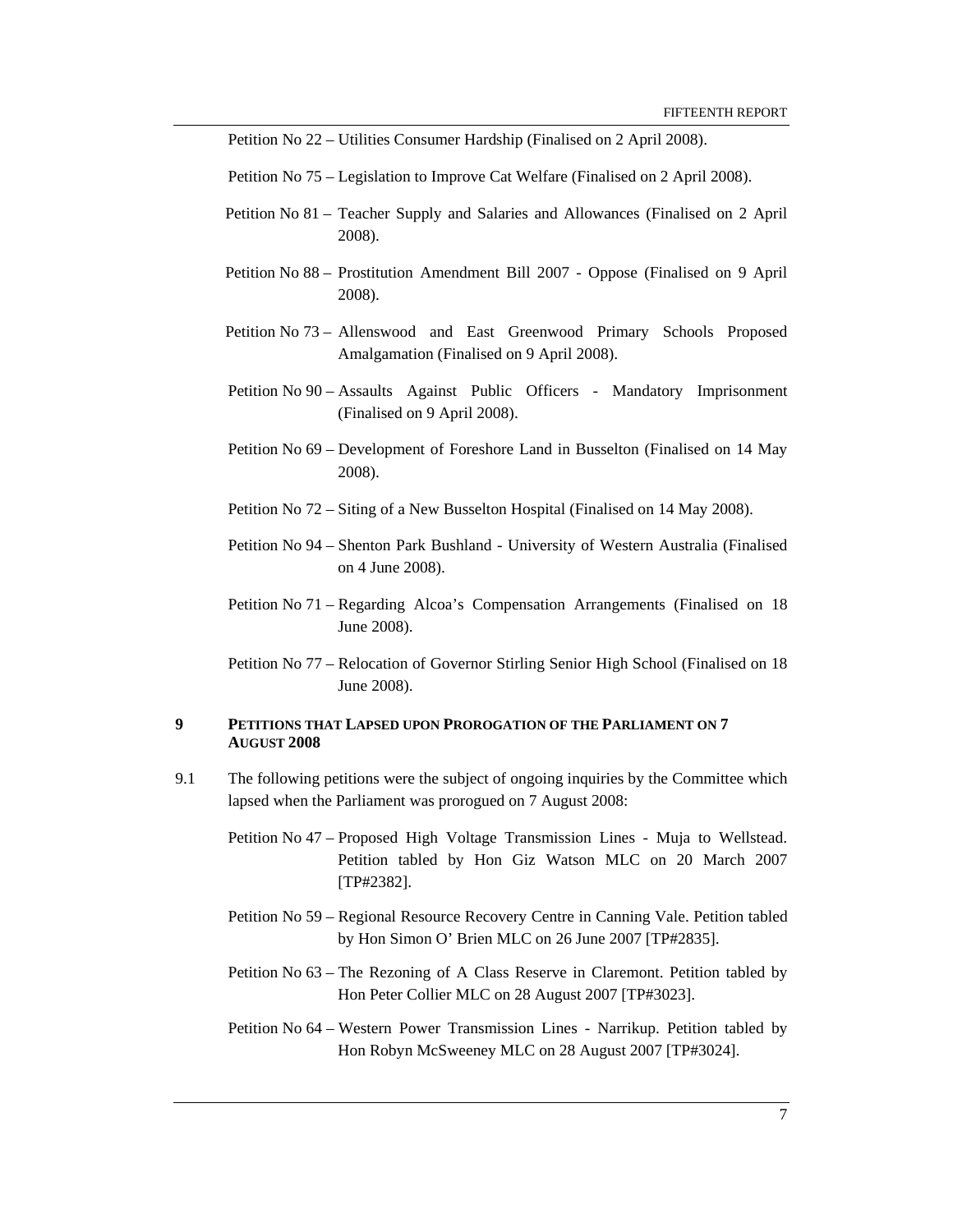- Petition No 76 West Coast Demersal Scalefish Management Plan Metropolitan Fishing Zone. Petition tabled by Hon Bruce Donaldson MLC on 20 November 2007 [TP#3510].
- Petition No 80 Western Power Eastern Terminal Substation. Petition tabled by Hon Helen Morton MLC on 4 December 2007 [TP#3574].
- Petition No 83 Lead Exports Through Port of Fremantle. Petition tabled by Hon Simon O' Brien MLC on 19 February 2008 [TP#3640].
- Petition No 84 Dalyellup Beach Estate Remnant Bushland. Petition tabled by Hon Sally Talbot MLC on 26 February 2008 [TP#3694].
- Petition No 85 Yalgorup National Park Extension and Consolidation. Petition tabled by Hon Giz Watson MLC on 17 June 2008 [TP#4073].
- Petition No 87 Construction of Showrooms on Ewen Street Woodlands. Petition tabled by Hon George Cash MLC on 19 March 2008 [TP#3791].
- Petition No 89 Shire of Augusta Margaret River District Planning Scheme. Petition tabled by Hon Giz Watson MLC on 1 April 2008 [TP#3832].
- Petition No 91 Meat Industry Shortage of Abattoir Capacity in WA. Petition tabled by Hon Brian Ellis MLC on 9 April 2008 [TP#3879].
- Petition No 92 Subiaco China Green Site Development. Petition tabled by Hon Simon O' Brien MLC on 10 April 2008 [TP#3902].
- Petition No 93 Design Scenarios for the Fremantle Harbours Policy. Petition tabled by Hon Paul Llewellyn MLC on 13 May 2008 [TP#3975].
- Petition No 95 Emu Point Albany Redevelopment. Petition tabled by Hon Giz Watson MLC on 17 June 2008 [TP#4071].
- Petition No 96 Busselton Hospital Site Recommendation. Petition tabled by Hon Robyn McSweeney MLC on 19 June 2008 [TP#4106].
- Petition No 97 Proposed Upgrade of Millinup Road Shire of Plantagenet. Petition tabled by Hon Matthew Benson-Lidholm MLC on 26 June 2008 [TP#4167].
- Petition No 98 Proposed Dam on the Spots Brook Tributary of the Ferguson River. Petition tabled by Hon Paul Llewellyn MLC on 26 June 2008 [TP#4168].
- Petition No 99 Requesting Increased Funding to the Social and Community Service Organisations. Petition tabled by Hon Sue Ellery MLC on 26 June 2008 [TP#4165].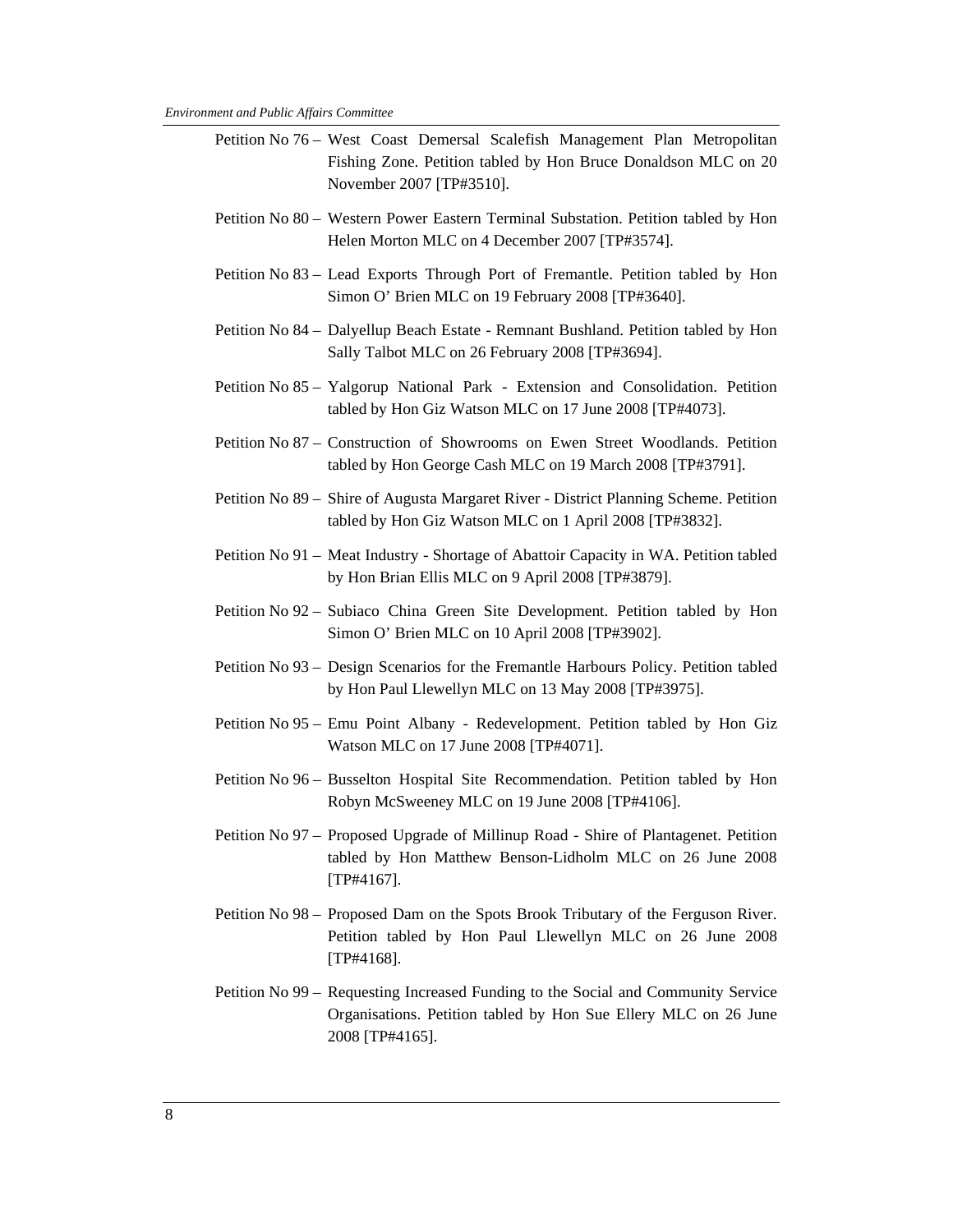#### **10 REPORTS TABLED**

- 10.1 During 2008, the Committee tabled the following four reports in the Legislative Council:
	- Report 11: Annual Report 2007 (tabled on 27 February 2008).
	- Report 12: Overview of Petitions Report (tabled on 20 March 2008).
	- Report 13: A Petition on Consumer Utility Hardship in Western Australia (tabled on 10 April 2008).
	- Report 14: Overview of Petitions Report (tabled on 4 December 2008).

#### *Special Reports*

10.2 On 5 June 2008, the Committee tabled a *Special Report - Resolution to Commence an*  Inquiry into the Petitions Process of the Western Australian Legislative Council.<sup>11</sup> Hon Bruce Donaldson MLC, Deputy Chairman, informed the Legislative Council of the reason for the special report with the following:

> *I am directed to present a special report of the Standing Committee on Environment and Public Affairs advising that on 4 June 2008, the committee resolved to conduct an inquiry into the petitions process of the Western Australian Legislative Council with the following terms of reference:*

> *(1) Clause 1.3(c) of the committee's terms of reference provides that it is the function of the committee to inquire into and report on petitions.*

> *(2) Considering that the committee's inquiries into petitions assume a considerable part of its workload, the committee resolved to inquire into the petition process of the Legislative Council to consider;*

> *(a) the current practice and procedures for referring tabled petitions to a committee;*

*(b) the committee structure, operations, process and procedures;* 

*(c) community expectations of the petitions process;* 

*(d) electronic petitions—e-petitions; and* 

<sup>&</sup>lt;sup>11</sup> See Western Australia, Legislative Council, Tabled Paper No 4061.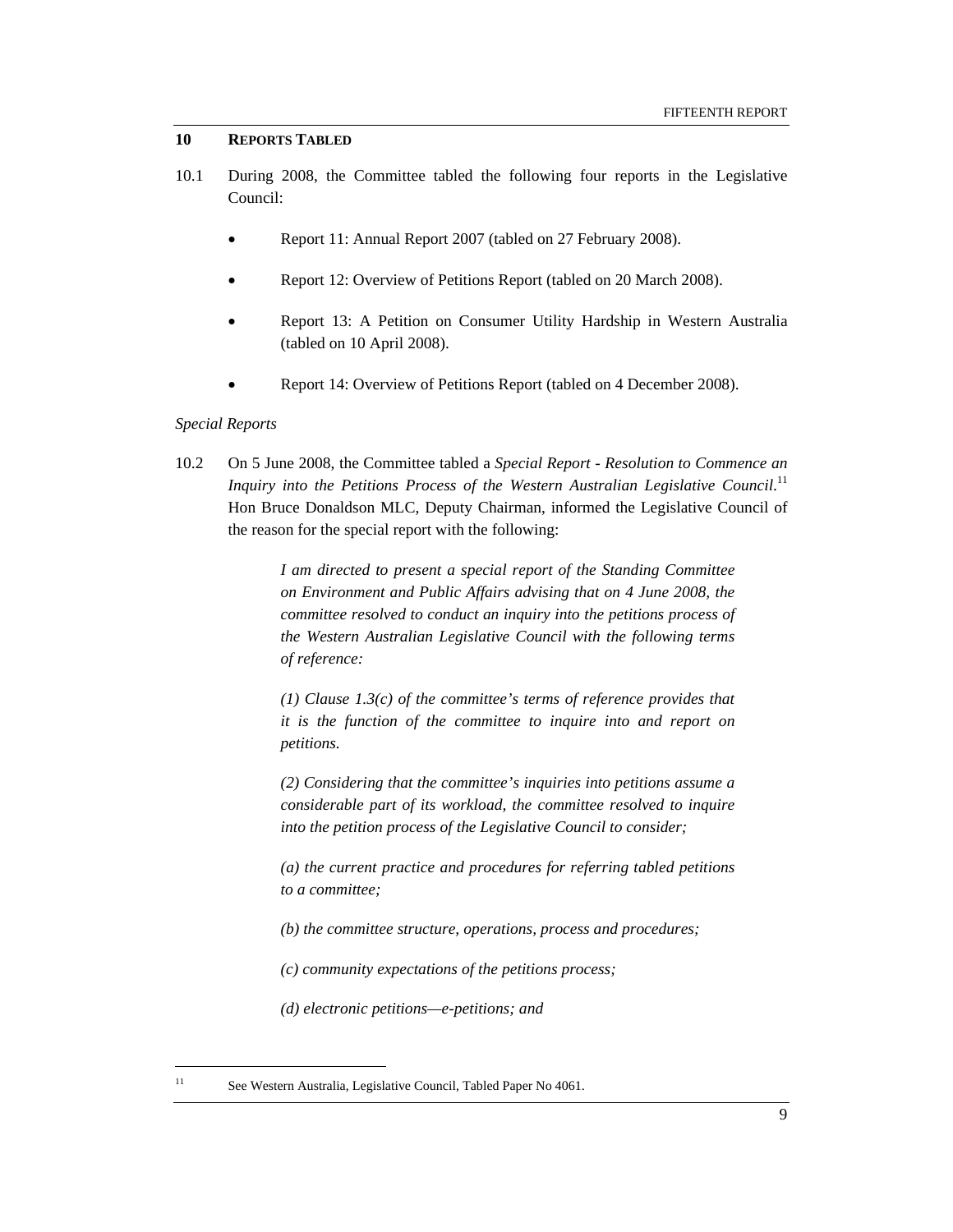*(e) any other relevant matters related to the committee's effective inquiry into petitions.*<sup>12</sup>

- 10.3 The Committee intends to table its report on its inquiry into the Petitions Process before the winter recess in July 2009.
- 10.4 On 27 November 2008, the Committee tabled a *Special Report Municipal Waste Management Inquiry Advice – Tabling*. 13 Hon Sheila Mills MLC, Chair, informed the Legislative Council of the reason for the special report with the following:

*Considering the ongoing community concerns about the odour emanating from the Regional Resource Recovery Centre in Canning Vale (RRRC) the Committee resolves to use the issues surrounding the RRRC as an illustrative practical case study to conduct a broader inquiry into .* 

*(1) Current municipal waste management practice and methods in Western Australia, and in particular.* 

*(a) the function, effectiveness and efficiency of rural and metropolitan regional councils with respect to the management of waste; and* 

*(b) the role of the Waste Authority under the Waste Avoidance and Resource Recovery Act 2007 in municipal waste management.* 

- *(2) Resource recovery technologies; and*
- *(3) Any other relevant matter.*<sup>14</sup>
- 10.5 The Committee intends to table its report on municipal waste management, in the Legislative Council, towards the end of 2009.

### **11 SEMINARS AND CONFERENCES**

11.1 Between 23 and 25 July 2008, all Committee Members and staff attended the  $13<sup>th</sup>$ Annual Conference of Public Works and Environment Committees of Australian

 $\overline{a}$ 

<sup>12</sup> Hon Bruce Donaldson MLC, Western Australia, Legislative Council, *Parliamentary Debates (Hansard),*  5 June 2008, p3528.

<sup>13</sup> See Western Australia, Legislative Council, Tabled Paper No 386.

<sup>14</sup> Hon Sheila Mills MLC, Western Australia, Legislative Council, *Parliamentary Debates (Hansard),* 27 November 2008, p562.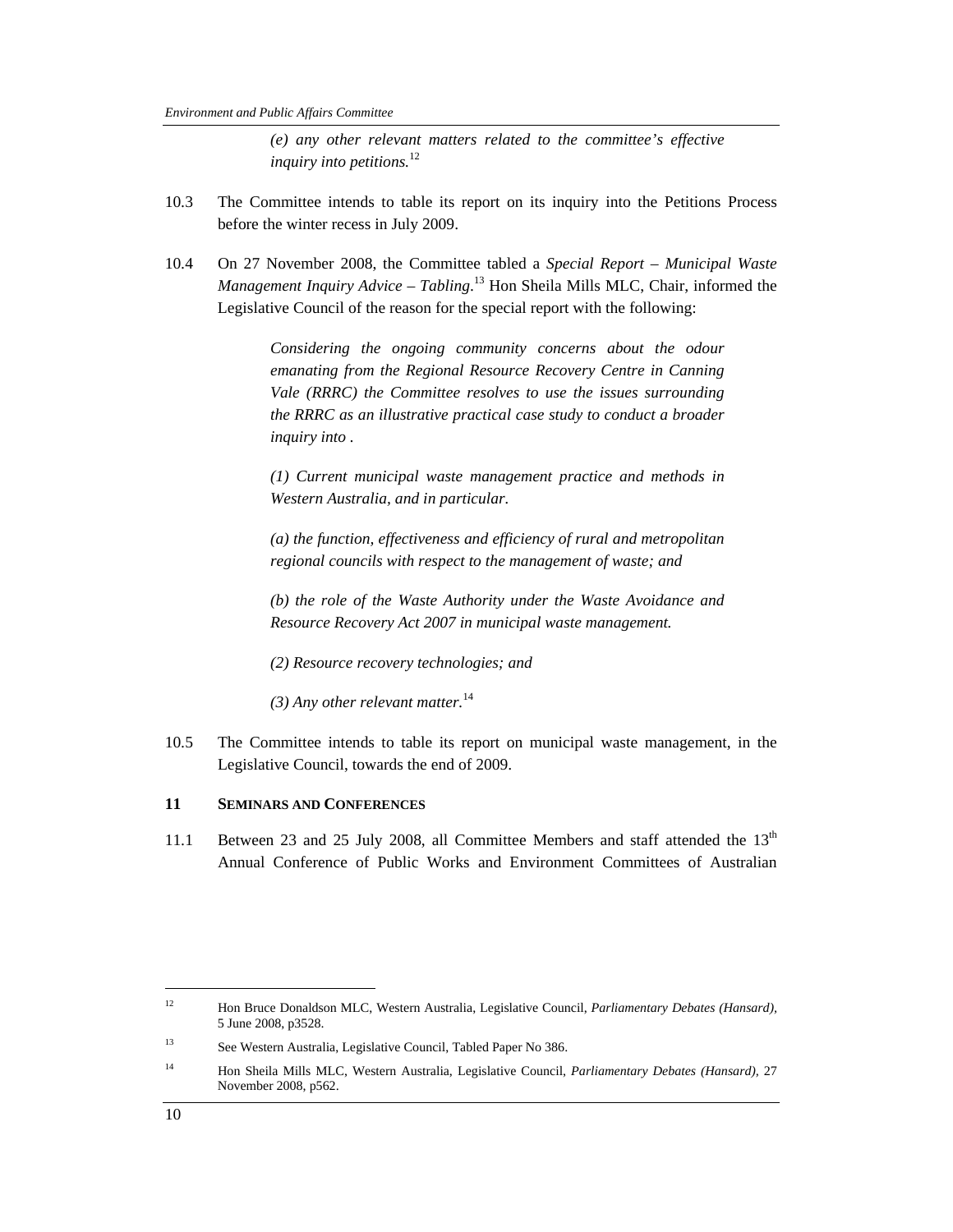Parliaments 2008 in Sydney.<sup>15</sup> The total cost of attendance at the conference was \$29,010.

- 11.2 The overarching concept underpinning the conference was Sustainable Urbanisation and the focus was on three main themes. These were:
	- Sustainable urban design and architecture within environmental planning and management in a way which improves living considerations and addresses issues of inequity and exclusion;
	- How to achieve sustainable design in urban areas and how to plan for 'smart growth';
	- Improved energy efficiency in buildings and clean energy technologies as a response to climate change.
- 11.3 The agenda is extracted below:
	- Sustainable Public Infrastructure;
	- Jurisdictional Committee Reports;
	- Financing Public Infrastructure;
	- Improving Energy Efficiency in Public and Private Buildings;
	- Government Urban Planning Strategies;
	- The Energy Challenges of Climate Change: and
	- Field trips.

- 11.4 The morning of the day-long field trip was divided into two streams, with one set of site visits having a public works focus, and the other set, more of an environment focus. The Committee also divided into two in order to avail of both streams.
- 11.5 A majority of the Committee went on the environment stream and traveled to Penrith City Council and received a briefing about their sustainability programmes. They then examined the energy efficient renovations to the Joan Sutherland Performing Arts Centre, which is in close proximity to the Penrith City Council chambers.
- 11.6 The group then traveled to Penrith Lakes and took a tour of the largest quarry in Australia. The quarry is on a 2000 hectare site and it provides 55 per cent of the sand

<sup>&</sup>lt;sup>15</sup> New South Wales, Legislative Assembly, Standing Committee on Natural Resource Management (Climate Change), Report 54/02, *Conference Report, 13th Annual Conference of Public Works and Environment Committees of Australian Parliaments*, September, 2008.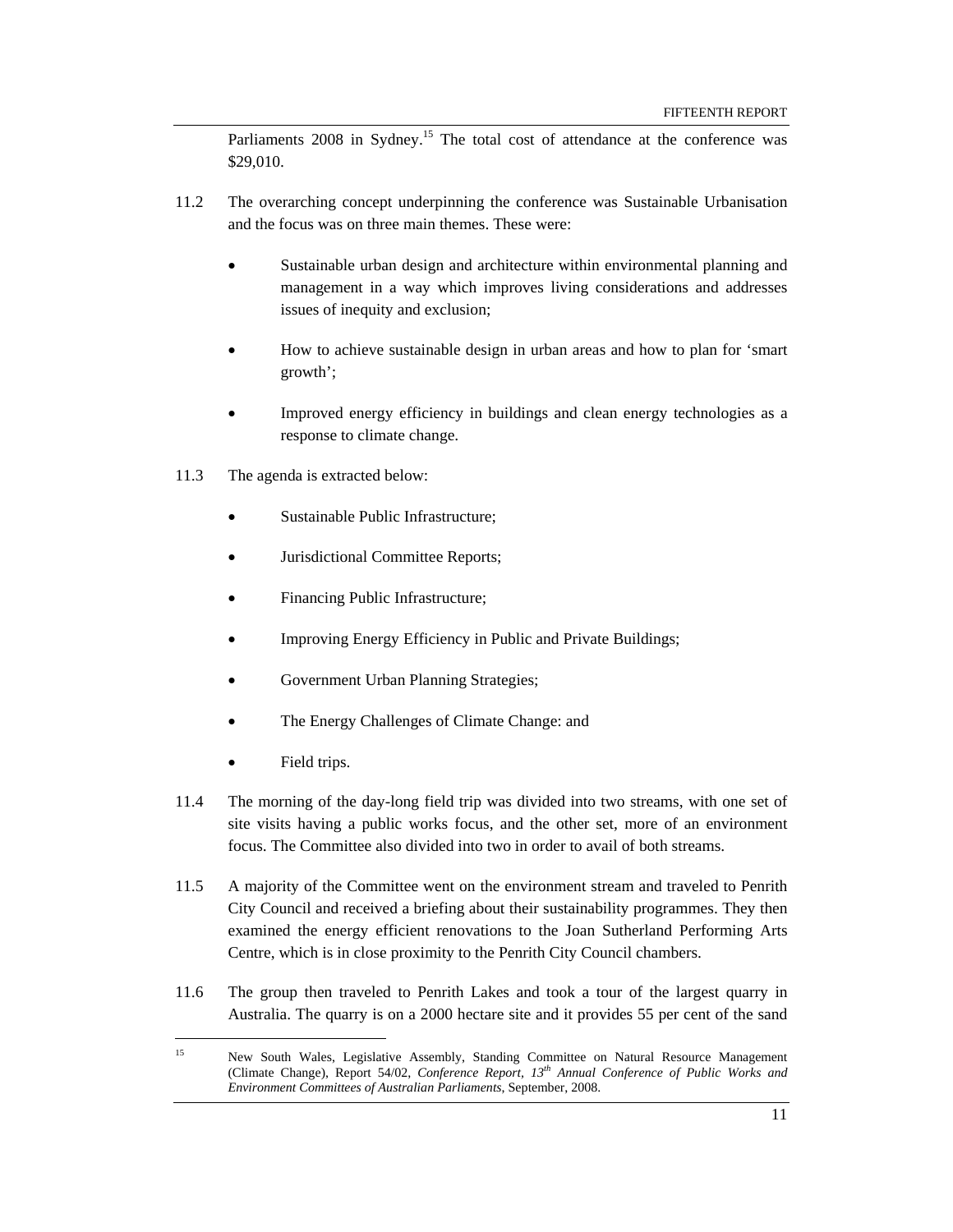and gravel used in Sydney. The site has a limited life and the Penrith Lakes Development Corporation is rehabilitating the site stage by stage for environmental, recreational and residential use.<sup>16</sup>

- 11.7 The Committee noted that Penrith Lakes is now a major aquatic recreation area in the Penrith Valley; is home to the Sydney International Regatta Centre; Muru Mittigar Aboriginal Cultural Centre; Penrith Whitewater Stadium; Simply Skydive and the Penrith Lakes Environmental Education Centre.
- 11.8 One Member and the Advisory Officer traveled with the public works group to Parramatta, where again the site visits were working examples of sound planning and policy outcomes that were based on integrating the social, economic and environmental pillars of sustainability.
- 11.9 The public works group inspected the Parramatta Transport Interchange, which is the result of a complete redesign and upgrade of Parramatta Train Station, that includes an integrated bus interchange, and pedestrian connectivity to retail and entertainment facilities.
- 11.10 The group took a tour of the Justice Precinct which comprises four campus style buildings including a combination of Children and Trial Courts, Attorney Generals Department, Legal Administration and various community focused legal support services. The Justice Precinct building(s) is the first New South Wales Government building to have achieved the 5 Star Green Star office design rating from the Green Building Council of Australia.
- 11.11 The buildings incorporate energy-efficient measures such as rainwater harvesting, solar hot water, low energy consumption light fittings, solar shading and the use of chilled beam cooling technology. The latter completely eliminates the need for any form of air conditioning and as such provides significant energy savings.
- 11.12 The Justice Precinct site has a history that dates back over 200 years. Historical artefacts have been uncovered, interpreted, retained and incorporated into the new buildings and surrounds, to tell the story of the colonial heritage and the three convict hospitals.

### **12 ONGOING PETITIONS OF INQUIRY AS AT 31 DECEMBER 2008**

12.1 The following petitions were the subject of ongoing inquiries by the Committee:

Petition No 01 – Reintroduction of TransPerth Bus Route 155. Petition tabled by Hon Simon O'Brien MLC on 11 November 2008 [TP#225].

<sup>16</sup> Ibid, p10.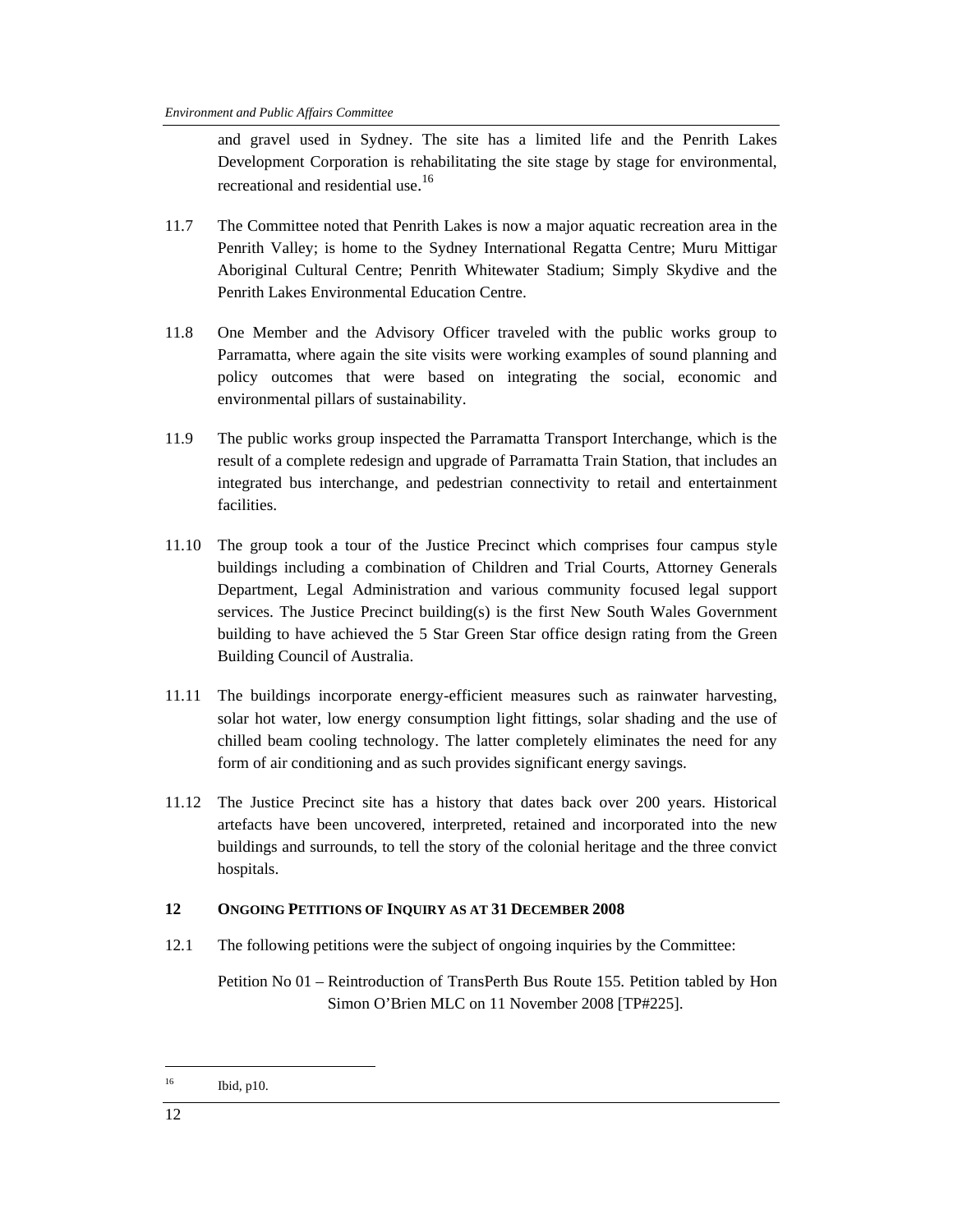- Petition No 02 Exportation of Lead through Fremantle Port. Petition tabled by Hon Kate Doust MLC on 11 November 2008 [TP#226].
- Petition No 03 Social and Community Services Organisations. Petition tabled by Hon Kate Doust MLC on 11 November 2008 [TP#227].
- Petition No 04 Speed Zones Around Western Australian Schools. Petition tabled by Hon Ed Dermer MLC on 11 November 2008 [TP#228].
- Petition No 05 ING Development Victoria Quay Fremantle. Petition tabled by Hon Paul Llewellyn MLC on 11 November 2007 [TP#295].
- Petition No 06 Legal Aid Funding. Petition tabled by Hon Barbara Scott MLC on 11 November 2008 [TP#236].
- Petition No 07 WA Biomass Pty Ltd Proposal. Petition tabled by Hon Barry House MLC on 12 November 2008 [TP#281].
- Petition No 08 Maroon Bush Picking Commercial Licenses. Petition tabled by Hon Brian Ellis MLC on 12 November 2008 [TP#282].
- Petition No 09 Protection of Mature Trees on Public Land. Petition tabled by Hon Giz Watson MLC on 12 November 2008 [TP#283].
- Petition No 10 Shire of Augusta-Margaret River District Planning Scheme. Petition tabled by Hon Giz Watson MLC on 12 November 2008 [TP#284].
- Petition No 11 Genetically Modified Food Free State. Petition tabled by Hon Giz Watson MLC on 13 November 2008 [TP#305].
- Petition No 12 Rezoning of A Class Reserve in Claremont. Petition tabled by Hon Peter Collier MLC on 25 November 2008 [TP#363].
- Petition No 13 Meat Industry Shortage of Abattoir Capacity in WA. Petition tabled by Hon Brian Ellis MLC on 25 November 2008 [TP#364].
- Petition No 14 Yalgorup National Park. Petition tabled by Hon Sally Talbot MLC on 25 November 2008 [TP#365].
- Petition No 15 Royal Perth Hospital Retention. Petition tabled by Hon Simon O'Brien MLC on 26 November 2008 [TP#371].
- Petition No 16 Protect Kimberley Coast LNG Processing Hub. Petition tabled by Hon Giz Watson MLC on 26 November 2008 [TP#372].
- Petition No 17 Regional Resource Recovery Centre Canning Vale. Petition tabled by Hon Simon O'Brien MLC on 3 December 2008 [TP#409].
- Petition No 18 Western Australian Electoral Commission. Petition tabled by Hon Ken Travers MLC on 9 December 2008 [TP#424].